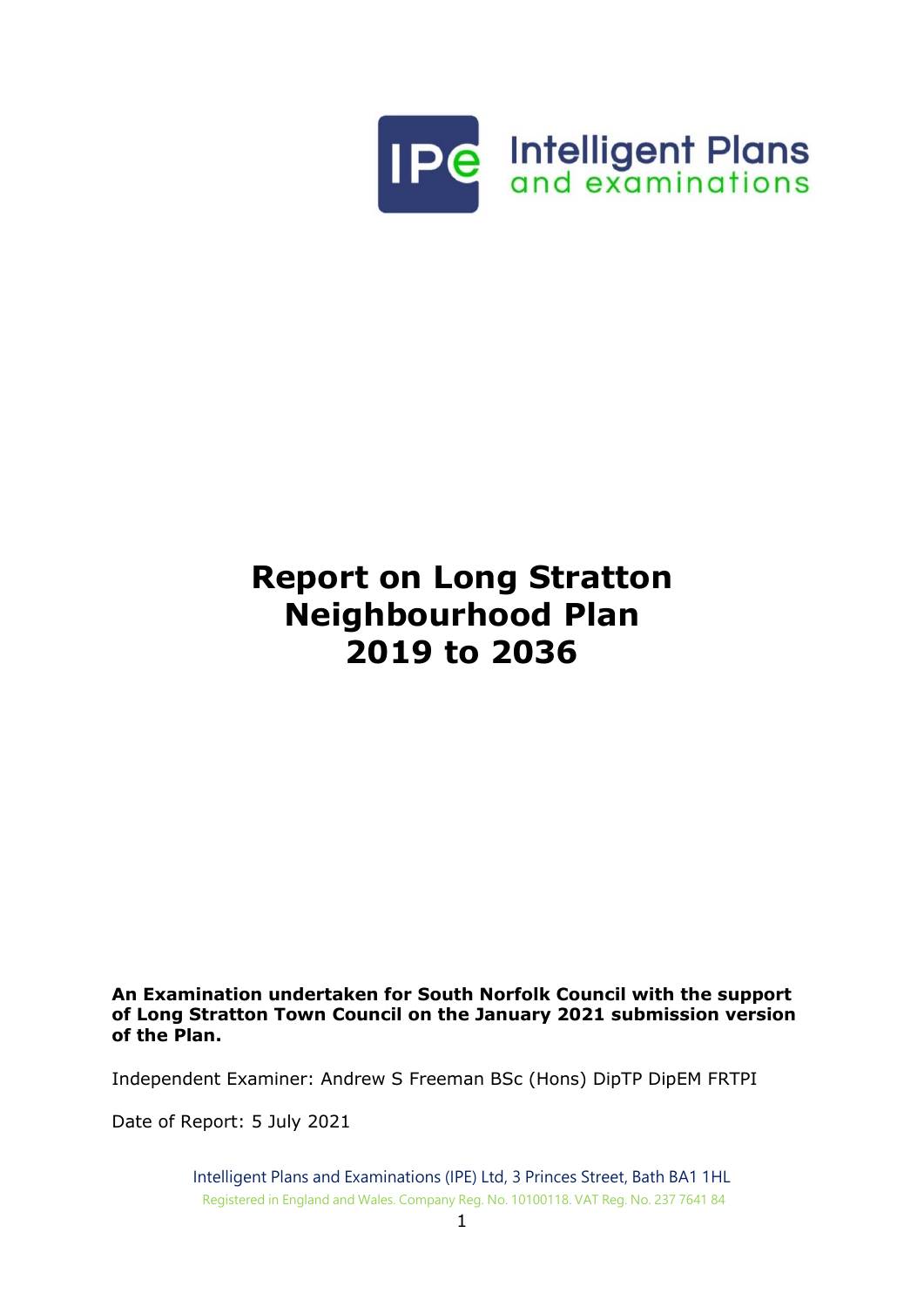# **Contents**

|                                                                            | Page                                            |  |  |  |
|----------------------------------------------------------------------------|-------------------------------------------------|--|--|--|
| <b>Main Findings</b> - Executive Summary<br>1. Introduction and Background | 3<br>$\begin{array}{c} 3 \\ 3 \\ 4 \end{array}$ |  |  |  |
| Long Stratton Neighbourhood Plan 2019-2036<br>$\bullet$                    |                                                 |  |  |  |
| • The Independent Examiner                                                 |                                                 |  |  |  |
| The Scope of the Examination<br>$\bullet$                                  | 455566                                          |  |  |  |
| The Basic Conditions<br>$\bullet$                                          |                                                 |  |  |  |
| 2. Approach to the Examination                                             |                                                 |  |  |  |
| <b>Planning Policy Context</b><br>$\bullet$                                |                                                 |  |  |  |
| <b>Submitted Documents</b><br>$\bullet$                                    |                                                 |  |  |  |
| <b>Site Visit</b><br>$\bullet$                                             |                                                 |  |  |  |
| Written Representations with or without Public<br>$\bullet$                | $\overline{7}$                                  |  |  |  |
| Hearing                                                                    |                                                 |  |  |  |
| Modifications<br>$\bullet$                                                 | 7                                               |  |  |  |
| 3. Procedural Compliance and Human Rights                                  | $\overline{7}$                                  |  |  |  |
| Qualifying Body and Neighbourhood Plan Area<br>$\bullet$                   | 7                                               |  |  |  |
| Plan Period<br>$\bullet$                                                   | $\overline{7}$                                  |  |  |  |
| Neighbourhood Plan Preparation and Consultation<br>$\bullet$               | $\overline{7}$                                  |  |  |  |
| Development and Use of Land<br>$\bullet$                                   | 8                                               |  |  |  |
| • Excluded Development                                                     | 8                                               |  |  |  |
| Human Rights<br>$\bullet$                                                  | 8                                               |  |  |  |
| 4. Compliance with the Basic Conditions                                    | 8                                               |  |  |  |
| <b>EU Obligations</b><br>$\bullet$                                         | 8                                               |  |  |  |
| Main Issues<br>$\bullet$                                                   | 9                                               |  |  |  |
| • Issue 1: Housing                                                         | 9                                               |  |  |  |
| • Issue 2: Design and Character                                            | 11                                              |  |  |  |
| • Issue 3: Employment                                                      | 11                                              |  |  |  |
| Issue 4: Outdoor Recreation, Green<br>$\bullet$                            | 12                                              |  |  |  |
| Infrastructure and Biodiversity                                            |                                                 |  |  |  |
| Issue 5: Community Facilities<br>$\bullet$                                 | 12                                              |  |  |  |
| • Other Policies                                                           | 13                                              |  |  |  |
| • Conclusions on the Main Issues                                           | 13                                              |  |  |  |
| <b>5. Conclusions</b>                                                      | 13                                              |  |  |  |
| Summary<br>$\bullet$                                                       | 13                                              |  |  |  |
| • The Referendum and its Area                                              | 13                                              |  |  |  |
| Overview                                                                   | 14                                              |  |  |  |
| <b>Appendix: Modifications</b>                                             | 15                                              |  |  |  |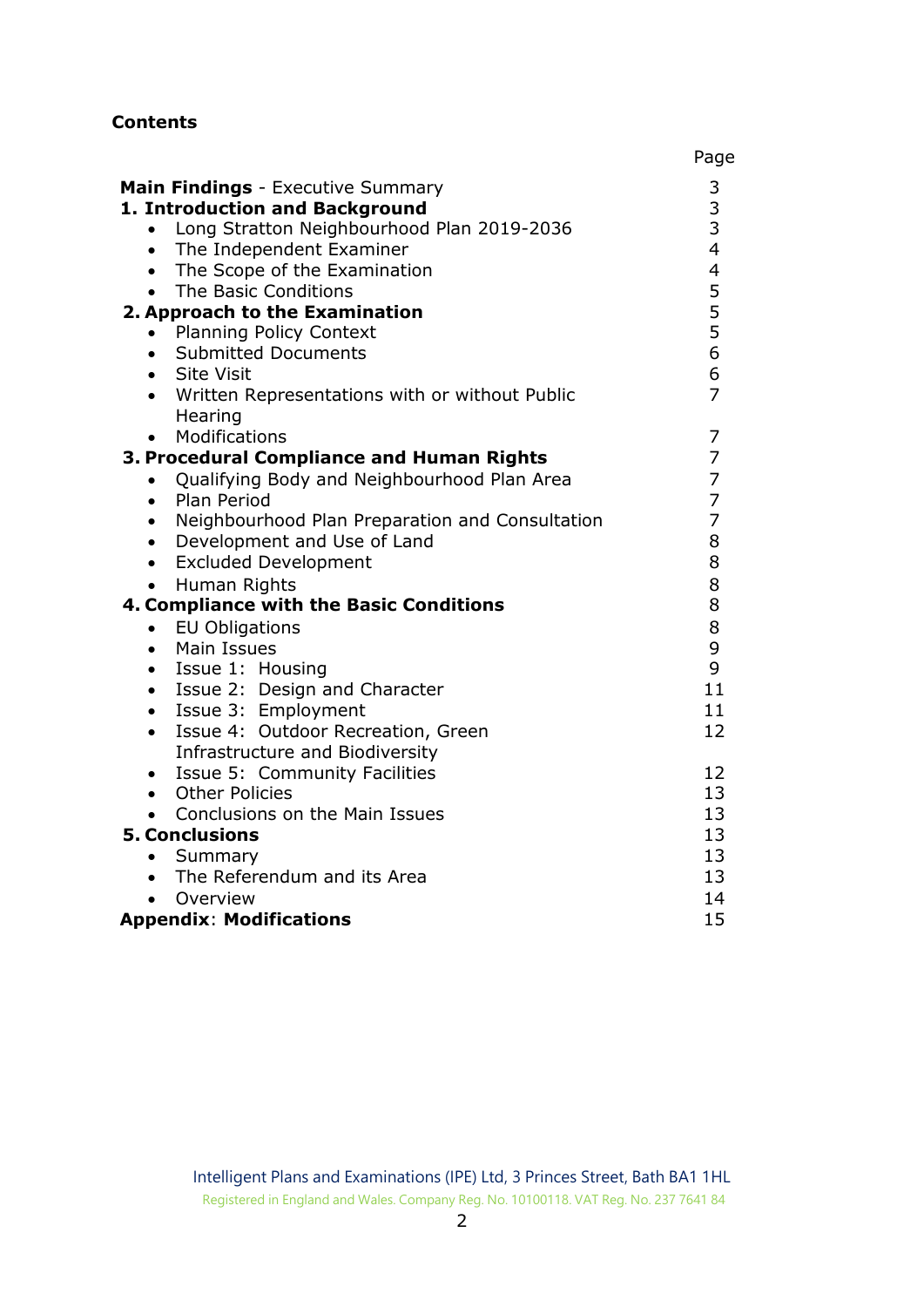# **Main Findings** - Executive Summary

From my examination of the Long Stratton Neighbourhood Plan (the Plan) and its supporting documentation, including the representations made, I have concluded that subject to the policy modifications set out in this report, the Plan meets the Basic Conditions.

I have also concluded that:

- The Plan has been prepared and submitted for examination by a qualifying body – Long Stratton Town Council;
- The Plan has been prepared for an area properly designated Long Stratton Neighbourhood Area – Figure 2.1 on Page 11 of the Plan;
- The Plan specifies the period to which it is to take effect 2019 to 2036; and
- The policies relate to the development and use of land for a designated neighbourhood area.

I recommend that the Plan, once modified, proceeds to referendum on the basis that it has met all the relevant legal requirements.

I have considered whether the referendum area should extend beyond the designated area to which the Plan relates and have concluded that it should not.

# **1. Introduction and Background**

*Long Stratton Neighbourhood Plan 2019 to 2036*

- 1.1 Long Stratton is a town in South Norfolk District. It is located halfway between the county city of Norwich and the market town of Diss. The town lies astride and to the west of the busy A140 Norwich Road which is a Roman-built road between Cromer and Ipswich running in an approximate north-south direction through the Neighbourhood Area. Long Stratton is home to the headquarters of South Norfolk Council and to about 4,500 residents.<sup>1</sup>
- 1.2 The Neighbourhood Area was formally designated by South Norfolk Council on 8 June 2016. The area designated includes the whole of Long Stratton Parish as well as southern parts of the Parish of Tharston and Hapton. The draft Plan is being progressed by Long Stratton Town Council.
- 1.3 Preparation of the Plan has been carried out in four distinct phases, inception, initial plan development, advanced plan development and formal pre-submission consultation under Regulation 14. The Plan now

<sup>-</sup><sup>1</sup> Draft Plan, Paragraph 2.13.

Intelligent Plans and Examinations (IPE) Ltd, 3 Princes Street, Bath BA1 1HL Registered in England and Wales. Company Reg. No. 10100118. VAT Reg. No. 237 7641 84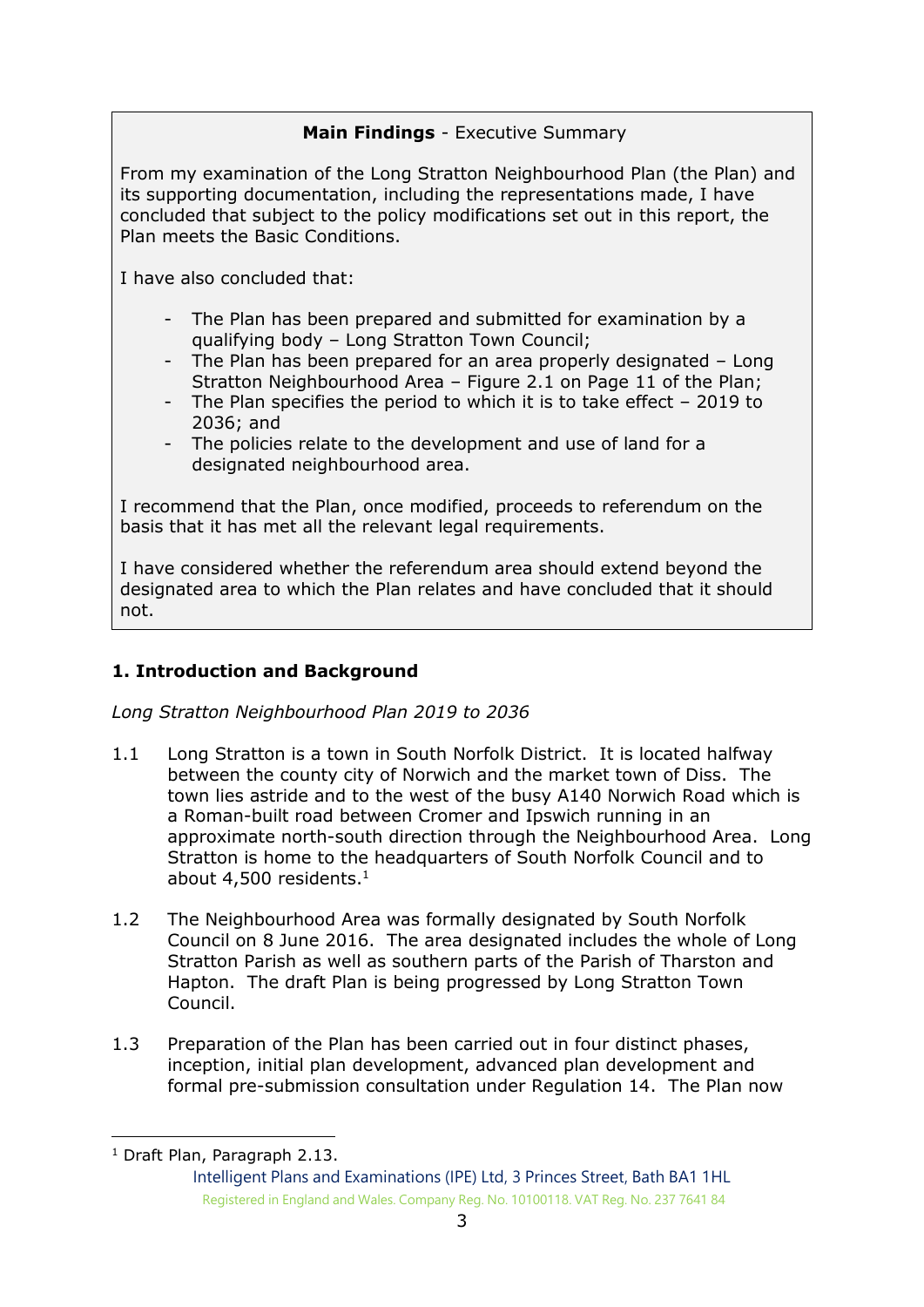submitted has a vision and objectives together with 22 policies under eight topic headings.

#### *The Independent Examiner*

- 1.4 As the Plan has now reached the examination stage, I have been appointed as the examiner of the Long Stratton Neighbourhood Plan by South Norfolk Council with the agreement of the Long Stratton Town Council.
- 1.5 I am a chartered town planner and former government Planning Inspector with over forty years' experience. I have worked in both the public and the private sectors. I am an independent examiner and do not have an interest in any of the land that may be affected by the draft Plan.

#### *The Scope of the Examination*

1.6 As the independent examiner, I am required to produce this report and recommend either:

(a) that the neighbourhood plan is submitted to a referendum without changes; or

(b) that modifications are made and that the modified neighbourhood plan is submitted to a referendum; or

(c) that the neighbourhood plan does not proceed to a referendum on the basis that it does not meet the necessary legal requirements.

- 1.7 The scope of the examination is set out in Paragraph 8(1) of Schedule 4B to the Town and Country Planning Act 1990 (as amended) ("the 1990 Act"). The examiner must consider:
	- Whether the Plan meets the Basic Conditions.
	- Whether the Plan complies with provisions under Section 38A and Section 38B of the Planning and Compulsory Purchase Act 2004 (as amended) ("the 2004 Act"). These are:
		- it has been prepared and submitted for examination by a qualifying body for an area that has been properly designated by the local planning authority;
		- it sets out policies in relation to the development and use of land;
		- it specifies the period during which it has effect;
		- it does not include provisions and policies for "excluded development"; and
		- it is the only neighbourhood plan for the area and does not relate to land outside the designated neighbourhood area.

Intelligent Plans and Examinations (IPE) Ltd, 3 Princes Street, Bath BA1 1HL Registered in England and Wales. Company Reg. No. 10100118. VAT Reg. No. 237 7641 84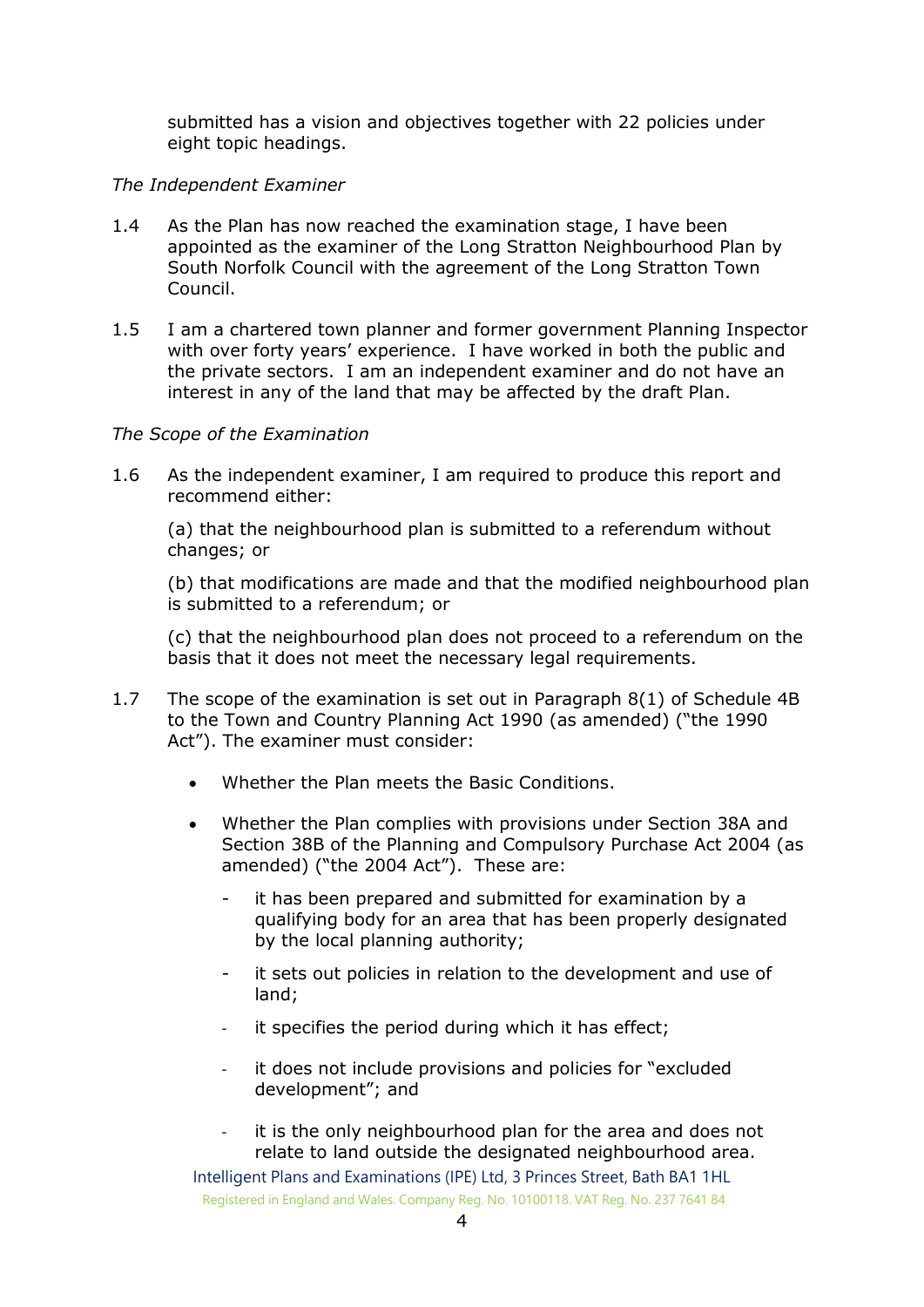- Whether the referendum boundary should be extended beyond the designated area, should the plan proceed to referendum.
- Such matters as prescribed in the Neighbourhood Planning (General) Regulations 2012 (as amended)('the 2012 Regulations').
- 1.8 I have considered only matters that fall within Paragraph 8(1) of Schedule 4B to the 1990 Act, with one exception. That is the requirement that the Plan is compatible with the Human Rights Convention.

# *The Basic Condition*s

- 1.9 The "Basic Conditions" are set out in Paragraph 8(2) of Schedule 4B to the 1990 Act. In order to meet the Basic Conditions, the neighbourhood plan must:
	- have regard to national policies and advice contained in guidance issued by the Secretary of State;
	- contribute to the achievement of sustainable development;
	- be in general conformity with the strategic policies of the development plan for the area;
	- be compatible with and not breach European Union (EU) obligations (under retained EU law);<sup>2</sup> and
	- meet prescribed conditions and comply with prescribed matters.
- 1.10 Regulation 32 of the 2012 Regulations prescribes a further Basic Condition for a neighbourhood plan. This requires that the making of the neighbourhood development plan does not breach the requirements of Chapter 8 of Part 6 of the Conservation of Habitats and Species Regulations 2017. 3

# **2. Approach to the Examination**

# *Planning Policy Context*

-

2.1 The Development Plan for this part of South Norfolk Council, not including documents relating to excluded minerals and waste development, is the South Norfolk Local Plan. In addition, there is an emerging Local Plan in the form of the Greater Norwich Local Plan (GNLP), which was subject to

<sup>2</sup> The existing body of environmental regulation is retained in UK law.

<sup>3</sup> This revised Basic Condition came into force on 28 December 2018 through the Conservation of Habitats and Species and Planning (Various Amendments) (England and Wales) Regulations 2018.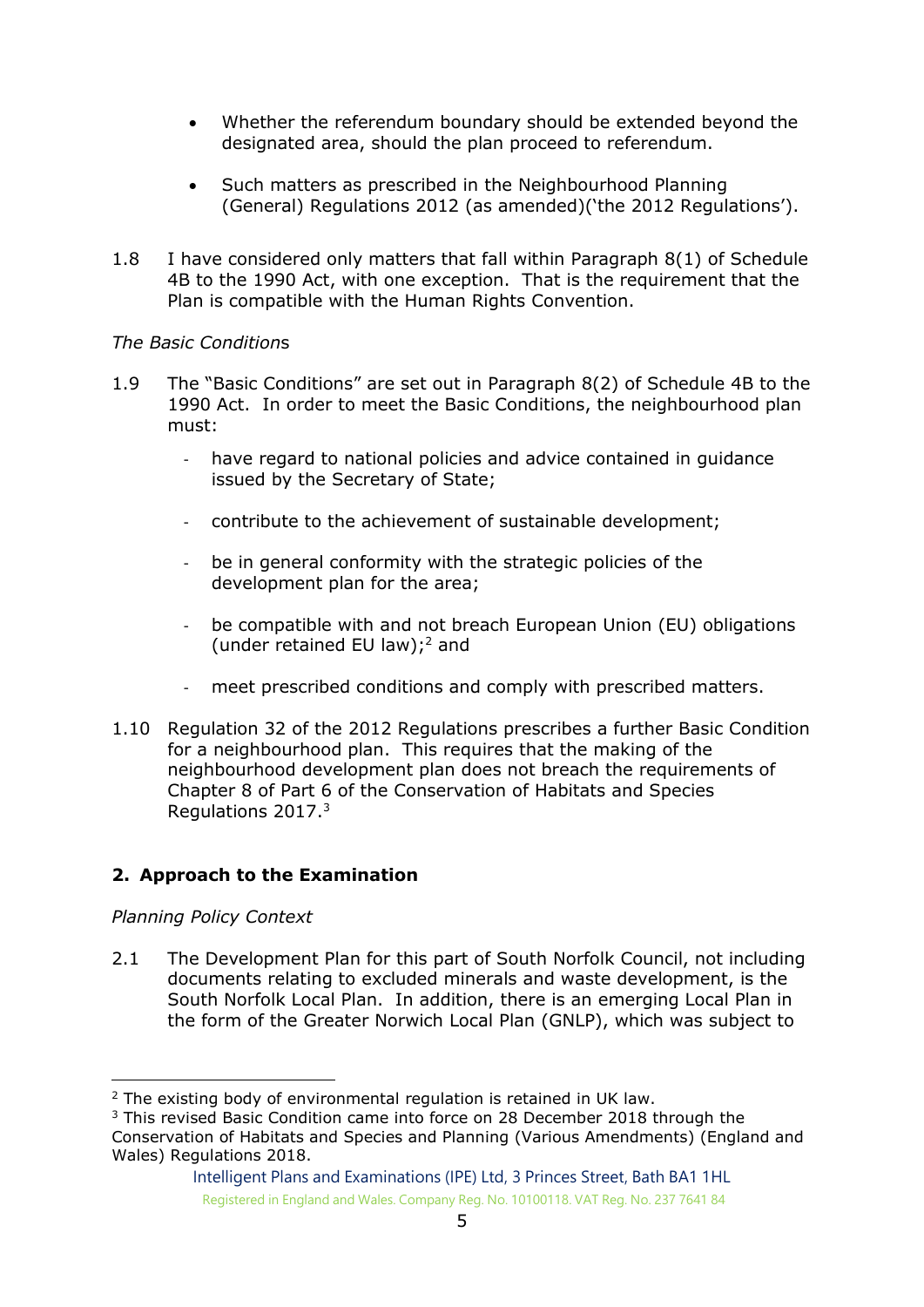pre submission Publication Stage consultation from 1 February 2021-22 March 2021.<sup>4</sup>

- 2.2 The South Norfolk Local Plan includes various development plan documents. Of relevance are the Joint Core Strategy, the Long Stratton Area Action Plan (AAP), the Site Specific Allocations and Policies Document and the Development Management Policies Document.
- 2.3 Planning policy for England is set out principally in the National Planning Policy Framework (NPPF). The Planning Practice Guidance (PPG) offers guidance on how this policy should be implemented. A revised NPPF was published on 19 February 2019 and all references in this report are to the February 2019 NPPF and its accompanying PPG.

# *Submitted Documents*

- 2.4 I have considered all policy, guidance and other reference documents I consider relevant to the examination, including:
	- the draft Long Stratton Neighbourhood Plan 2019 to 2036, January 2021;
	- a map of the Plan which identifies the area to which the proposed Neighbourhood Development Plan relates;
	- the Consultation Statement, December 2020;
	- the Basic Conditions Statement, December 2020;
	- the Long Stratton Neighbourhood Development Plan Screening Opinion for SEA, <sup>5</sup> 17 March 2020;
	- the Long Stratton Neighbourhood Plan Habitat (sic) Regulations Assessment (HRA) Screening Report 2019;
	- Long Stratton (and parts of Tharston and Hapton Parish) Housing Needs Assessment, December 2017;
	- Long Stratton Design Guideline, November 2020;
	- Long Stratton Masterplanning Report, January 2018;
	- Demographic & Socio-Economic Review of Long Stratton 2017;
	- all the representations that have been made in accordance with the Regulation 16 consultation; and
	- the Examiner's questions of 18 May 2021 and the Town Council's response received on 1 June 2021 (dated May 2021) and South Norfolk District Council's response of 24 May 2021.<sup>6</sup>

#### *Site Visit*

-

2.5 I made an unaccompanied site visit to the Neighbourhood Plan Area on 31 May 2021 to familiarise myself with it and to visit relevant sites and areas referenced in the Plan and evidential documents.

<sup>4</sup> See the advice in relation to the emerging GNLP in PPG Reference ID: 41-009- 20190509.

<sup>5</sup> Strategic Environmental Assessment.

<sup>6</sup> View at: [https://www.southnorfolkandbroadland.gov.uk/downloads/download/54/long](https://www.southnorfolkandbroadland.gov.uk/downloads/download/54/long-stratton-neighbourhood-plan)[stratton-neighbourhood-plan](https://www.southnorfolkandbroadland.gov.uk/downloads/download/54/long-stratton-neighbourhood-plan)

Intelligent Plans and Examinations (IPE) Ltd, 3 Princes Street, Bath BA1 1HL Registered in England and Wales. Company Reg. No. 10100118. VAT Reg. No. 237 7641 84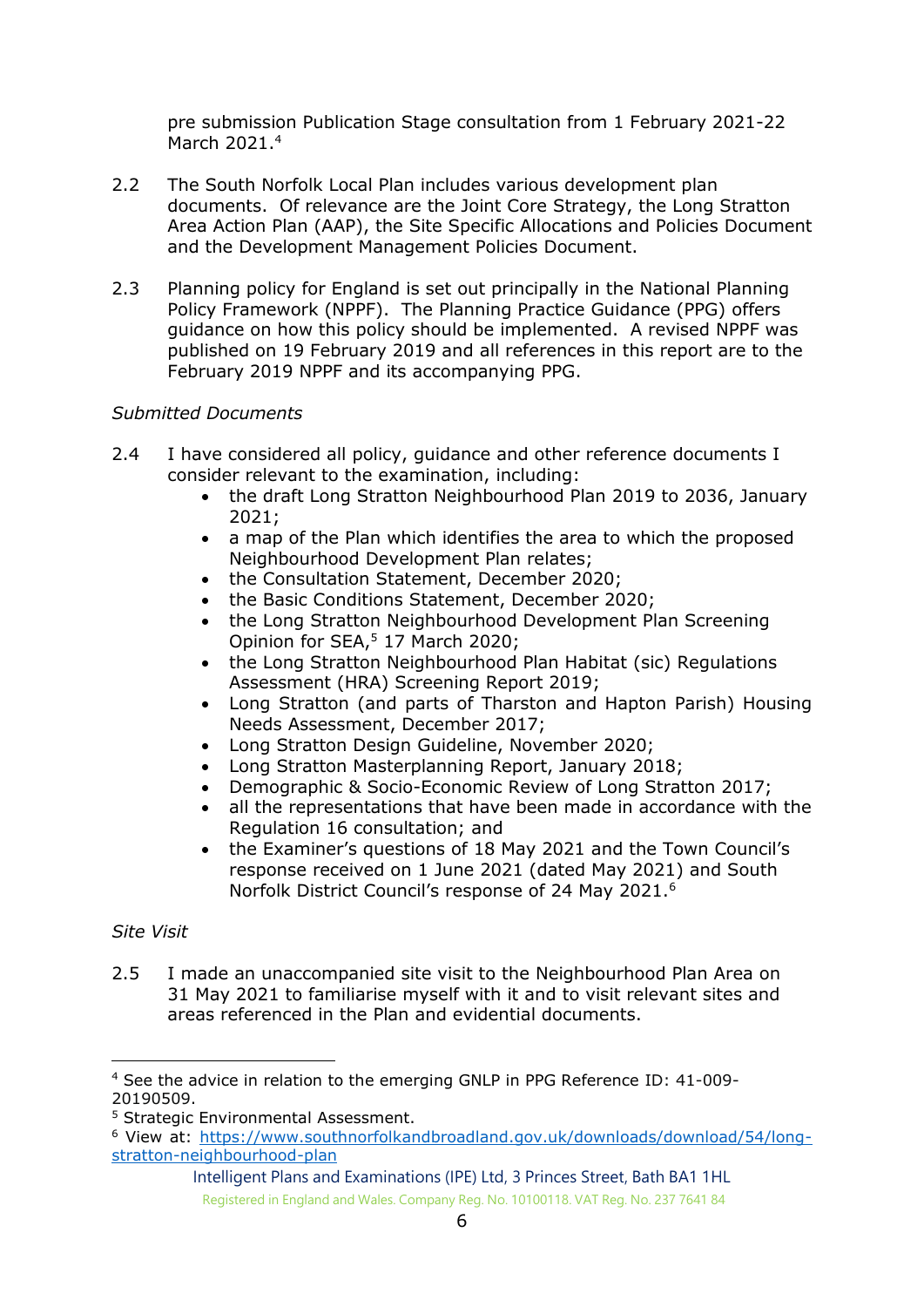#### *Written Representations with or without Public Hearing*

2.6 This examination has been dealt with by written representations. I considered hearing sessions to be unnecessary as the consultation responses clearly articulated the objections to the Plan and presented arguments for and against the Plan's suitability to proceed to a referendum.

#### *Modifications*

2.7 Where necessary, I have recommended modifications to the Plan (**PMs**) in this report in order that it meets the Basic Conditions and other legal requirements. For ease of reference, I have listed these modifications separately in the Appendix.

#### **3. Procedural Compliance and Human Rights**

#### *Qualifying Body and Neighbourhood Plan Area*

- 3.1 The Long Stratton Neighbourhood Plan has been prepared and submitted for examination by Long Stratton Town Council which is a qualifying body for an area that was designated by the South Norfolk Council on 8 June 2016.
- 3.2 It is the only neighbourhood plan for Long Stratton Neighbourhood Area and does not relate to land outside the designated Neighbourhood Plan Area.

#### *Plan Period*

3.3 The Plan specifies clearly the period to which it is to take effect, which is from 2019 to 2036.

#### *Neighbourhood Plan Preparation and Consultation*

- 3.4 Details of plan preparation and consultation are set out in the Consultation Statement dated December 2020. At the outset, the inception stage involved the setting-up of a steering group. This was followed by the first stage of public consultation including, in particular, a survey seeking people's views.
- 3.5 The initial plan development stage took place between May 2017 and December 2018. Various engagement activities were involved as well as evidence gathering and consideration of the scope of the emerging Plan. At the advanced stage, this informed writing of a first draft of the Neighbourhood Plan followed by further consultation and development of the pre-submission draft.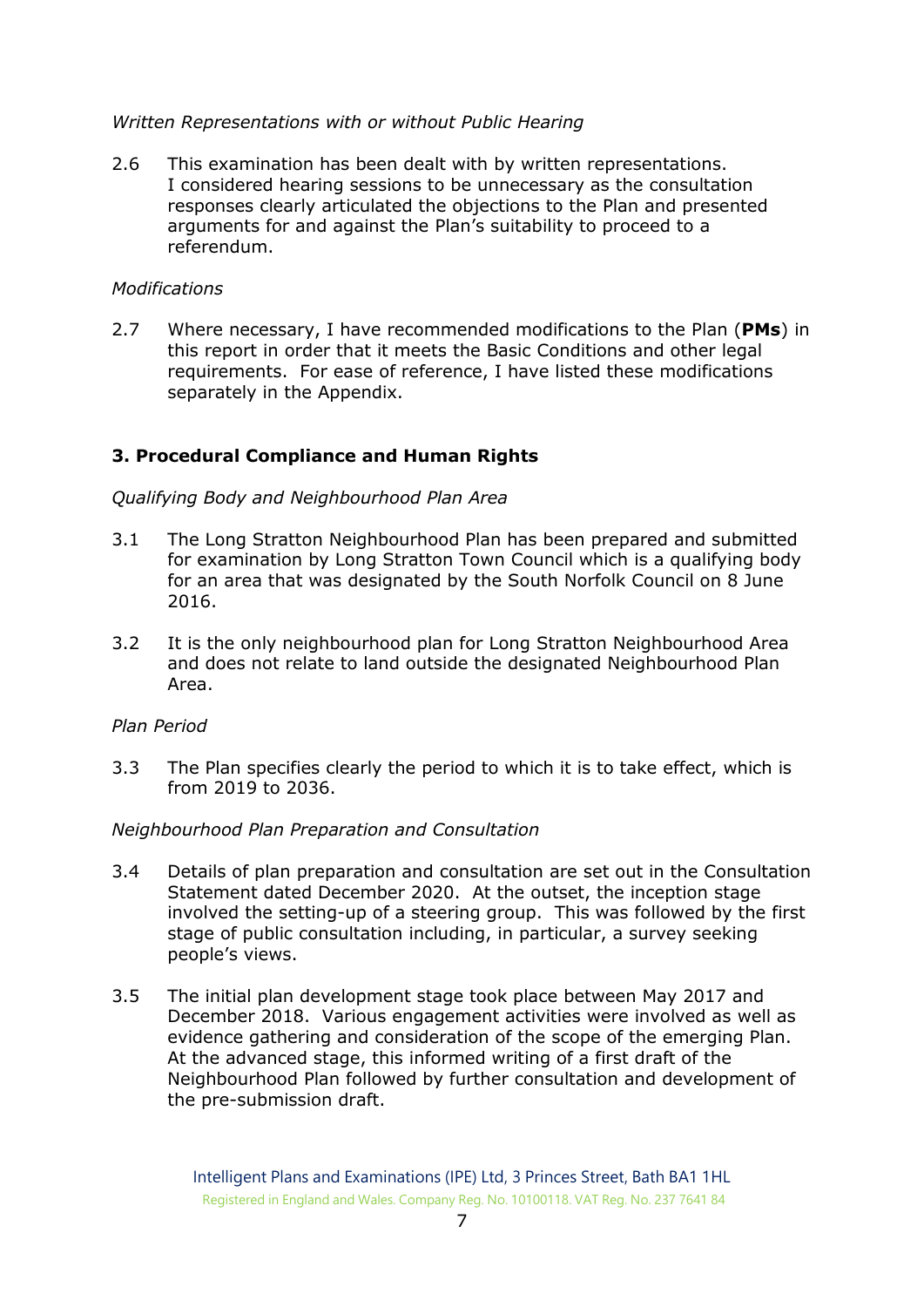- 3.6 The Consultation Statement records 29 discrete responses from the Regulation 14 stage which took place between 12 October and 7 December 2019, together with the actions take. Fifteen responses were from statutory consultees and 14 from residents.<sup>7</sup> Regulation 16 consultation was carried out between 22 March 2021 and 6 May 2021. Representation covering a variety of matters were submitted by 22 different parties including residents, statutory consultees and developers.
- 3.7 I confirm that the legal requirements have been met by the consultation process. In addition, there has been regard to the advice in PPG on plan preparation and engagement.

#### *Development and Use of Land*

3.8 The Plan sets out policies in relation to the development and use of land in accordance with Section 38A of the 2004 Act.

#### *Excluded Development*

3.9 The Plan does not include provisions and policies for "excluded development".

#### *Human Rights*

3.10 Long Stratton Town Council is satisfied that the Plan does not breach Human Rights (within the meaning of the Human Rights Act 1998). From my independent assessment, I see no reason to disagree.

#### **4. Compliance with the Basic Conditions**

#### *EU Obligations*

- 4.1 The Neighbourhood Plan was screened for Strategic Environmental Assessment (SEA) by South Norfolk Council, which found that it was unnecessary to undertake SEA. Having read the Environmental Assessment Screening Opinion, 17 March 2020, I support this conclusion.
- 4.2 The Long Stratton Neighbourhood Plan was further screened for Habitats Regulations Assessment (HRA), which also was not triggered. The Neighbourhood Plan Area is not in close proximity to a European designated nature site. Natural England has not indicated that HRA would be required. From my independent assessment of this matter, I have no reason to disagree.

<sup>-</sup><sup>7</sup> Consultation Statement, Paragraph 5.7.

Intelligent Plans and Examinations (IPE) Ltd, 3 Princes Street, Bath BA1 1HL Registered in England and Wales. Company Reg. No. 10100118. VAT Reg. No. 237 7641 84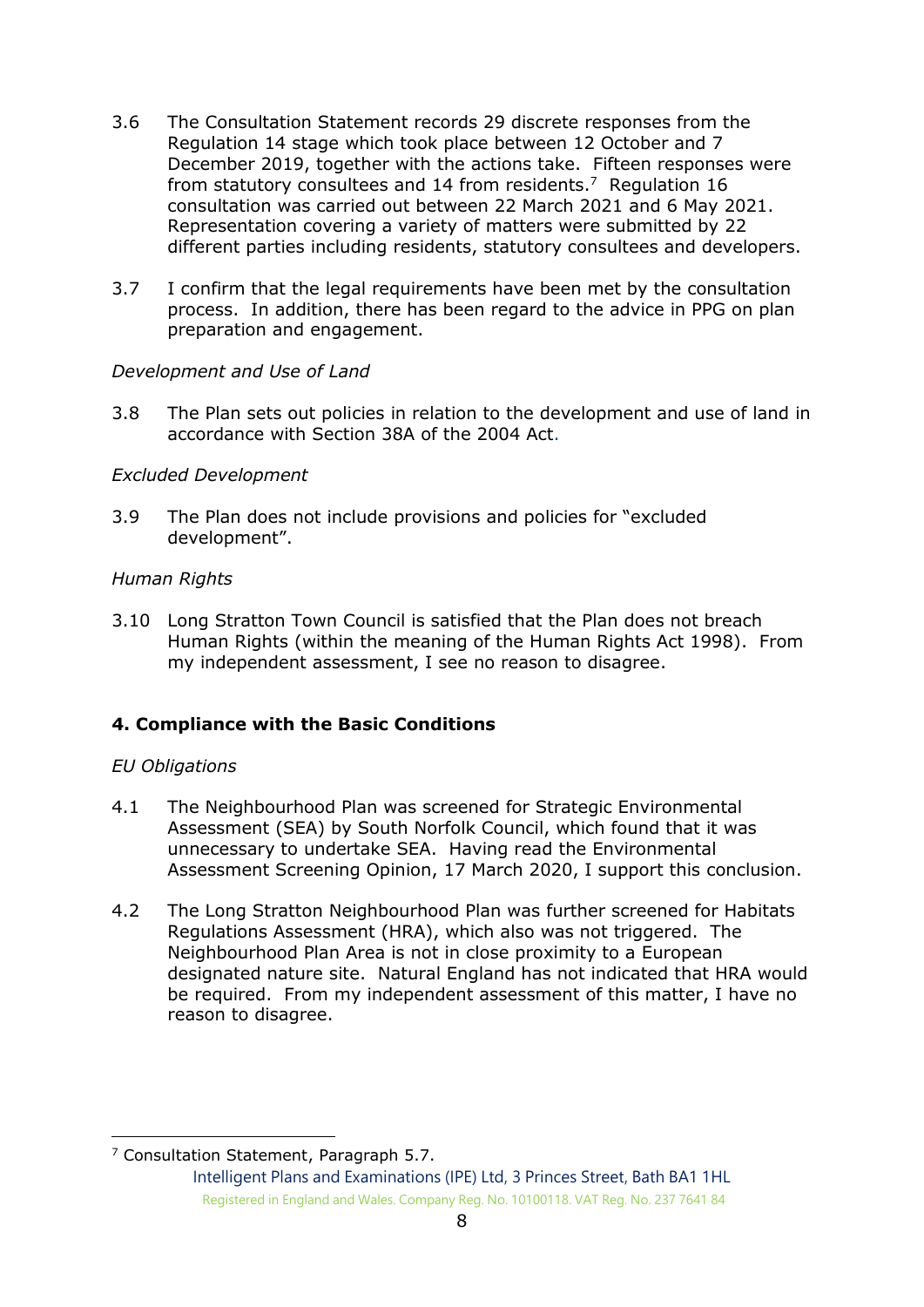#### *Main Issues*

- 4.3 Before I deal with the main issues, I have a few observations to make with regard to the representations. First, the Long Stratton Neighbourhood Plan should be seen in the context of the wider planning system. This includes the extant Local Plan as well as the NPPF and PPG. It is not necessary, and it would be inappropriate, to repeat in the Neighbourhood Plan matters that are quite adequately dealt with elsewhere.<sup>8</sup>
- 4.4 Secondly, the Neighbourhood Plan does not have to deal with each and every topic raised through the consultation. In this regard, the content of the Neighbourhood Plan and the scope of the policies are largely at the discretion of the qualifying body, albeit informed by the consultation process and the requirements set by the Basic Conditions.
- 4.5 Thirdly, my central task is to judge whether the Neighbourhood Plan satisfies the Basic Conditions. Many of the representations do not demonstrate or indicate a failure to meet those conditions or other legal requirements. Similarly, many of the suggested additions and improvements are not necessary when judged against the Basic Conditions.
- 4.6 The following section of my report sets out modification that are necessary in order to meet the Basic Conditions. Some of the proposed modifications are factual corrections.<sup>9</sup> Others are necessary in order to have closer regard to national policies and advice. In particular, plans should contain policies that are clearly written and unambiguous. $10$  In addition, the policies should be supported by appropriate evidence. $^{11}$
- 4.7 Having regard for the Long Stratton Neighbourhood Plan, the consultation responses and other evidence, and the site visit, I consider that there are five main issues relating to the Basic Conditions for this examination. These concern:
	- Housing;
	- Design and Character;
	- Employment;
	- Outdoor Recreation, Green Infrastructure and Biodiversity; and
	- Community Facilities.

#### *Issue 1: Housing*

-

4.8 Policy SC1 deals with housing mix. However, I find the provisions a little confusing. There is reference to incorporating a mix that reflects the

<sup>8</sup> See NPPF, Paragraph 16 f).

<sup>9</sup> Modifications for the purpose of correcting errors is provided for in Paragraph 10(3)(e) of Schedule 4B to the 1990 Act.

<sup>10</sup> NPPF, Paragraphs 15 and 16.

<sup>11</sup> PPG Reference: 41-041-20140306.

Intelligent Plans and Examinations (IPE) Ltd, 3 Princes Street, Bath BA1 1HL Registered in England and Wales. Company Reg. No. 10100118. VAT Reg. No. 237 7641 84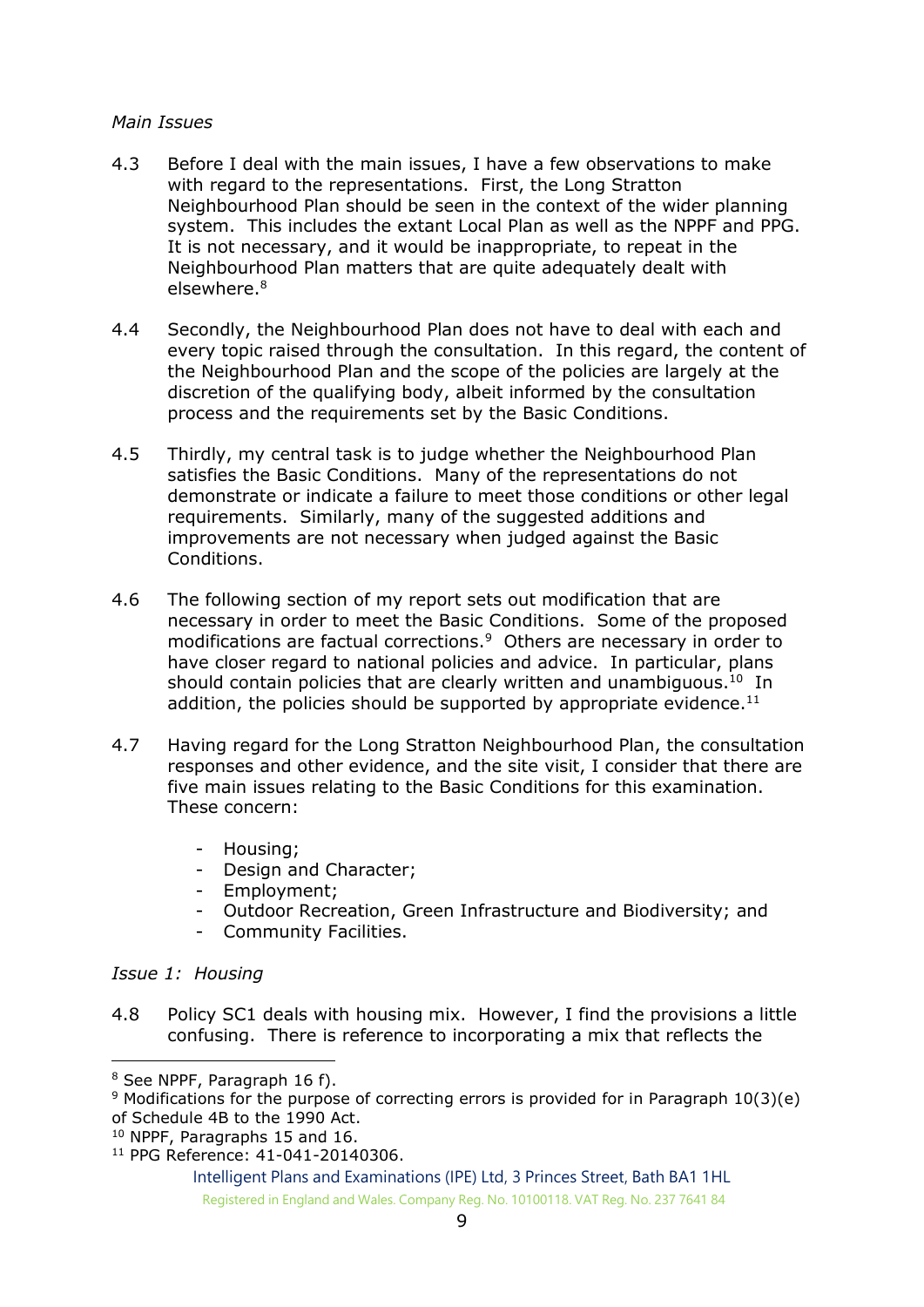evidence in an up-to-date housing needs assessment. The policy then continues to set out specific requirements. It is not clear whether the requirements are one and the same.

- 4.9 For clarity, the specific (current) requirements should be set out first. There should then be reference to the possible use of an alternative housing mix. This could arise out of a more up-to-date assessment or because the site context suggests a different mix.
- 4.10 Clear wording is set out in proposed modification **PM1**. The amendment also corrects an error in the wording.<sup>12</sup> Additionally, and in reference to entry-level purchasers, the modification refers to "Appropriate regard" rather than "Specific regard". This is because an application could pay specific regard to the matter (provide comment) without achieving the desired outcome of including low-cost property. Similar comments apply to meeting the needs of older people through non-specialist housing (specialist housing is dealt with in Policy SC2).
- 4.11 Policy SC2 has the title "Specialist and Supported Housing". With regard to residential institutions, the policy states that *a proposal* (in the singular) will be supported. However, it was not the intention to restrict support to a single proposal. $13$  A correction would be effected under proposed modification **PM2**. Proposed modification PM2 also deals with a small point of consistency in the grammar of the policy.
- 4.12 Policy SC3 addresses affordable housing. There is a provision for "A proportion" of affordable housing to be prioritised for residents with a close local connection. Whilst I understand the reasons for not specifying an actual proportion,<sup>14</sup> the requirement could be met through *any* proportion of affordable housing. This is unlikely to meet the desired outcome. Under proposed modification **PM3**, reference would be made to a *meaningful* proportion. This would enable the District Council to seek a proportion based on the circumstances of the particular case.
- 4.13 Proposed modification PM3 would also add clarity in circumstances where applicants are expected to refer to "any other up to date information" on affordable housing need. Specific reference to the Long Stratton Demographic and Socio-Economic review would be added.
- 4.14 With proposed modifications PM1 to PM3 in place, the housing ("strong community") policies would pay appropriate regard to national policy and accuracy and meet the Basic Conditions.

-

<sup>&</sup>lt;sup>12</sup> See Paragraph 3.1 of the Town Council response to the Examiner's questions.

<sup>&</sup>lt;sup>13</sup> See Paragraph 6.1 of the Town Council response to the Examiner's questions.

Intelligent Plans and Examinations (IPE) Ltd, 3 Princes Street, Bath BA1 1HL Registered in England and Wales. Company Reg. No. 10100118. VAT Reg. No. 237 7641 84  $14$  See Paragraphs 8.1 to 8.4 of the Town Council response to the Examiner's questions.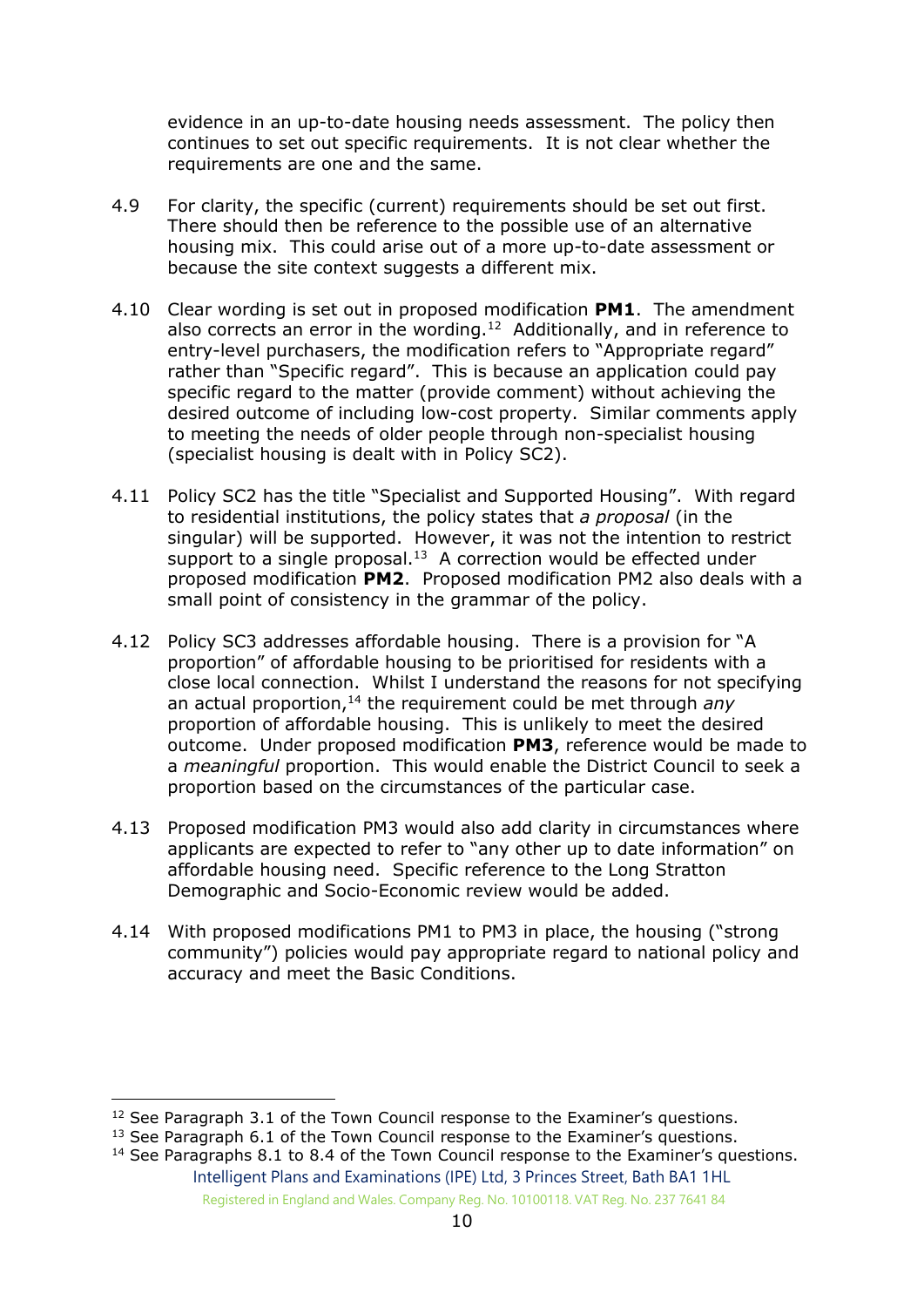#### *Issue 2: Design and Character*

- 4.15 Policy DC7 concerns landscape and settlement character. Amongst other things, the policy states that "key features of the ancient countryside will be protected". However, for the applicant, the policy does not indicate what are the key features to which regard must be paid.
- 4.16 The Town Council's response to my questions indicates that the principal reference is Norfolk County Council's Historic Characterisation and Sensitivity Assessment as applied to Long Stratton East Sensitivity Zone (Map 1 in the draft Plan). For clarity, reference to this document would be added through proposed modification **PM4**.
- 4.17 Policy DC8 (Creating successful neighbourhoods) makes reference to a "Building for Life 12 assessment". Building for Life 12 has now been replaced by "Building for a Healthy Life". As such, an up-dated reference would be appropriate. Proposed modification **PM5** refers.
- 4.18 Under Policy DC9, "opportunities to address issues at individual listed buildings and buildings of townscape significance will be sought". However, the policy does not indicate what those issues might be. Such issues are highlighted in the Long Stratton Conservation Area Character Appraisal and would be identified through proposed modification **PM6**.
- 4.19 Policy DC10 (Long Stratton Design Principles) contains two references that require clarification. The first is reference to "Passivhaus standards" (what these are and where they are to be found). The second is to "an area-wide design code" connected to Long Stratton's strategic site allocation. For clarity, more precise information would be provided through proposed modification **PM7**.
- 4.20 In respect of the design and character policies, proposed modifications PM4 to PM7 would have regard to national policy and ensure accuracy, contribute to the achievement of sustainable development, and the Basic Conditions would be met.

#### *Issue 3: Employment*

-

- 4.21 Policy E12 (Training Long Stratton's local workforce) seeks investment in local training or apprentice schemes by larger employers "where necessary to secure a strong and sustainable economy". However, it will be difficult for a decision maker to interpret this phrase and to apply it consistently and with confidence.<sup>15</sup>
- 4.22 It is likely that most schemes creating a high number of job opportunities will benefit the local economy and investment in local training or apprenticeship schemes would be justified. This should be assumed for the purposes of the policy. Exceptions could be recognised in the policy

<sup>15</sup> See PPG Reference ID: 041-20140306.

Intelligent Plans and Examinations (IPE) Ltd, 3 Princes Street, Bath BA1 1HL Registered in England and Wales. Company Reg. No. 10100118. VAT Reg. No. 237 7641 84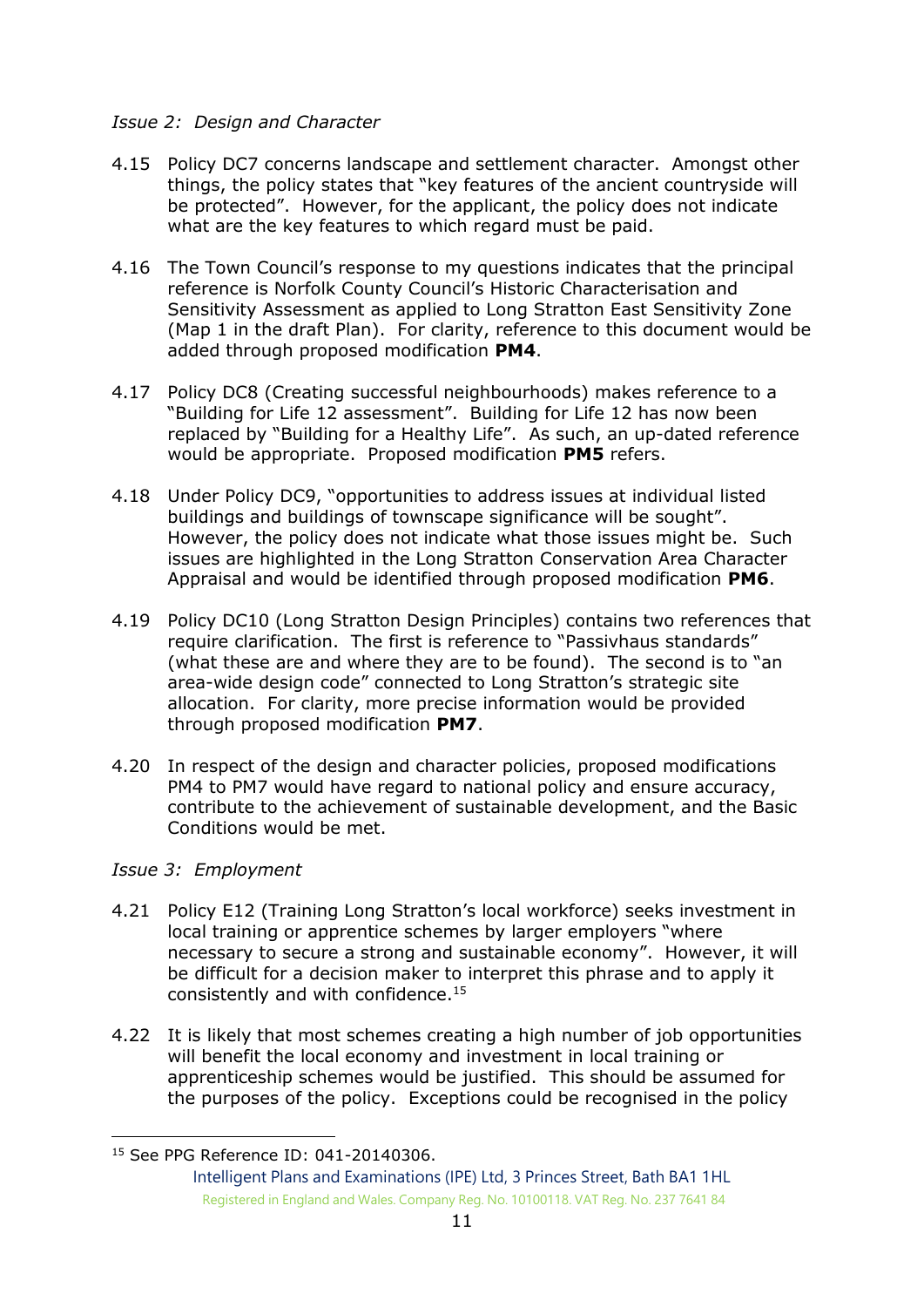wording, for example when the test regarding planning obligations would not be fulfilled. <sup>16</sup> Proposed modification **PM8** sets out a revised form of wording that would have regard to national policy and meet the remaining Basic Conditions.

#### *Issue 4: Outdoor Recreation, Green Infrastructure and Biodiversity*

- 4.23 Policy GI17 (Delivering green infrastructure in Long Sutton) opens with the phrase "Where green infrastructure is required". However, there is no clarity over what is required and under what provisions. Reference to the Town Council's answers to my questions indicates that this relates to green infrastructure that is required as part of Local Plan provisions including Policy LNGS5 and Appendix 3 of the Long Stratton AAP. Amendment under proposed modification **PM9** would ensure that the policy is clearly written and unambiguous in line with national guidance.
- 4.24 Policy GI19 has the title "Protecting existing sites of biodiversity value in the plan area". I have considered whether there is general conformity with strategic policies in the Long Stratton AAP, May 2016, specifically Policy LNGS5 (General Green Infrastructure Requirements for New Developments within Long Stratton AAP Area).
- 4.25 The AAP indicates that all new developments (which would include a link road) should deliver a net biodiversity gain. The equivalent provision in Policy GI19 of the draft Neighbourhood Plan states that "development proposals will be expected to deliver net gains in biodiversity". I see no lack of general conformity in this regard.

#### *Issue 5: Community Facilities*

- 4.26 Map 8, as referred to in Policy R20 (Delivering a new community meeting space in Long Stratton), identifies the Town Council's preferred location for a new community centre in Long Stratton. Representations<sup>17</sup> indicate that, under revised proposals, provision for a community space is now made elsewhere. Amendment of the text is necessary to recognise this point (proposed modification **PM10**). However, the position in the draft Neighbourhood Plan remains as stated in the policy.
- 4.27 Finally, Policy R21 encourages provision of a swimming pool. The policy as drafted is aspirational. It would be difficult to apply in the determination of planning applications. Due regard to national guidance would be met through proposed modification **PM11**, which would indicate that a proposal for a swimming pool would be supported.

<sup>-</sup><sup>16</sup> See NPPF, Paragraph 56.

<sup>&</sup>lt;sup>17</sup> See Regulation 16 representations of Norfolk Homes Ltd.

Intelligent Plans and Examinations (IPE) Ltd, 3 Princes Street, Bath BA1 1HL Registered in England and Wales. Company Reg. No. 10100118. VAT Reg. No. 237 7641 84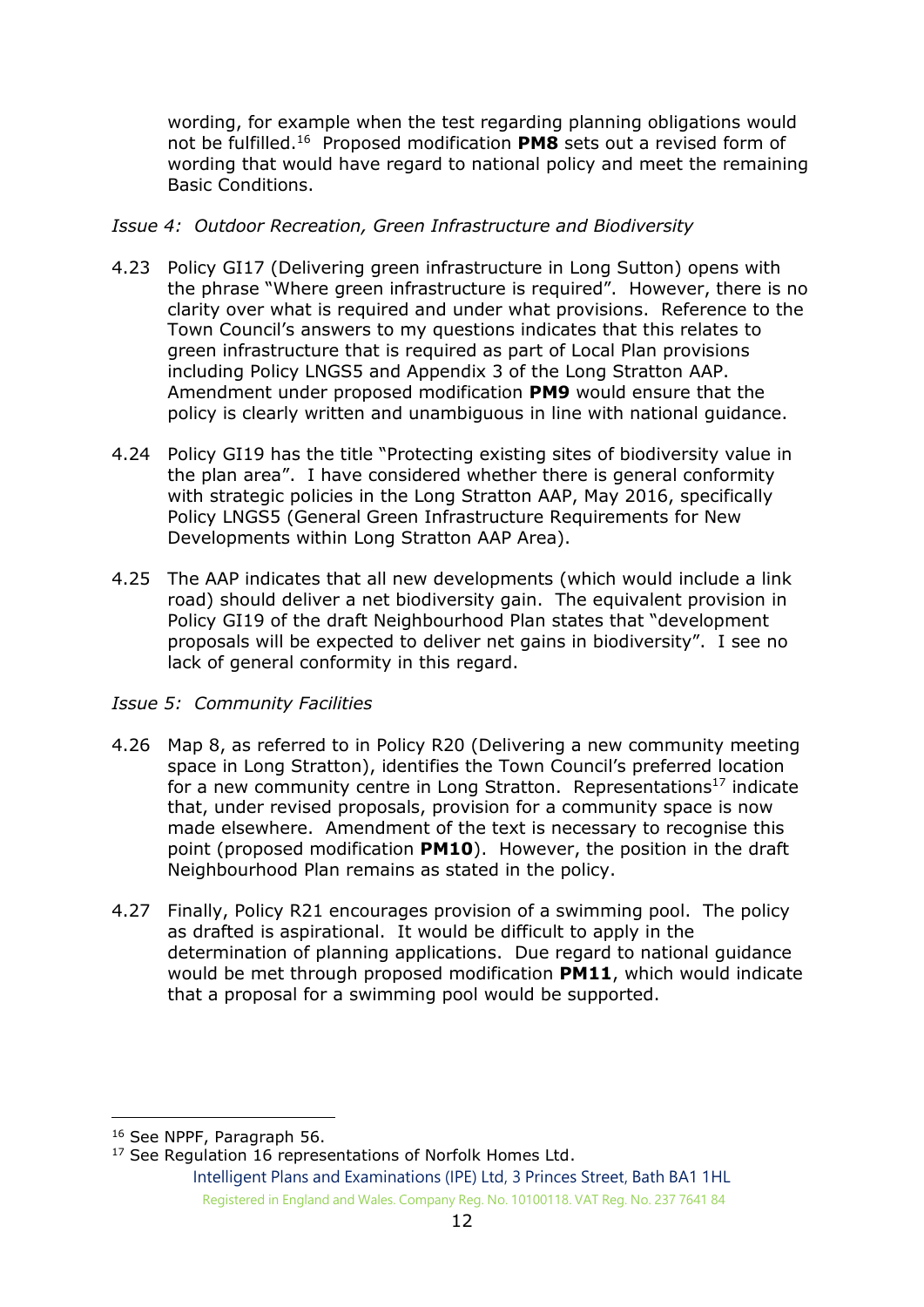#### *Other Policies*

- 4.28 Various policies have not been the subject of discussion in the above report. These concern community integration (Policies SC4, 5 and 6), employment (Policy E11), town centre matters (Policies TC13, 14 and 15), open space (Policy GI16), green infrastructure (Policy GI18) and broadband provision (Policy C22).
- 4.29 To a greater or lesser extent, these topics are covered in the NPPF (Section 6 – Building a strong, competitive economy; Section 7 – Ensuring the vitality of town centres; Section 8 – Promoting healthy and safe communities; Section 9 – Promoting sustainable transport; Section 10 – Supporting high quality communications; and Section 15 – Conserving and enhancing the natural environment). I find that there has been regard to this national policy and the Basic Conditions have been met.

# *Conclusions on the Main Issues*

4.30 With the modifications that I have recommended, the Plan would meet the Basic Conditions. Other minor (non-material) changes, including suggestions and corrections set out in the representations, can be incorporated into the final version of the Plan.

# **5. Conclusions**

#### *Summary*

- 5.1 The Long Stratton Neighbourhood Plan has been duly prepared in compliance with the procedural requirements. My examination has investigated whether the Plan meets the Basic Conditions and other legal requirements for neighbourhood plans. I have had regard for all the responses made following consultation on the Neighbourhood Plan and the evidence documents submitted with it.
- 5.2 I have made recommendations to modify a number of policies and text to ensure the Plan meets the Basic Conditions and other legal requirements. I recommend that the Plan, once modified, proceeds to referendum.

#### *The Referendum and its Area*

5.3 I have considered whether or not the referendum area should be extended beyond the designated area to which the Plan relates. The Long Stratton Neighbourhood Plan as modified has no policy or proposals which I consider significant enough to have an impact beyond the designated Neighbourhood Plan boundary, requiring the referendum to extend to areas beyond the Plan boundary. I recommend that the boundary for the purposes of any future referendum on the Plan should be the boundary of the designated Neighbourhood Plan Area.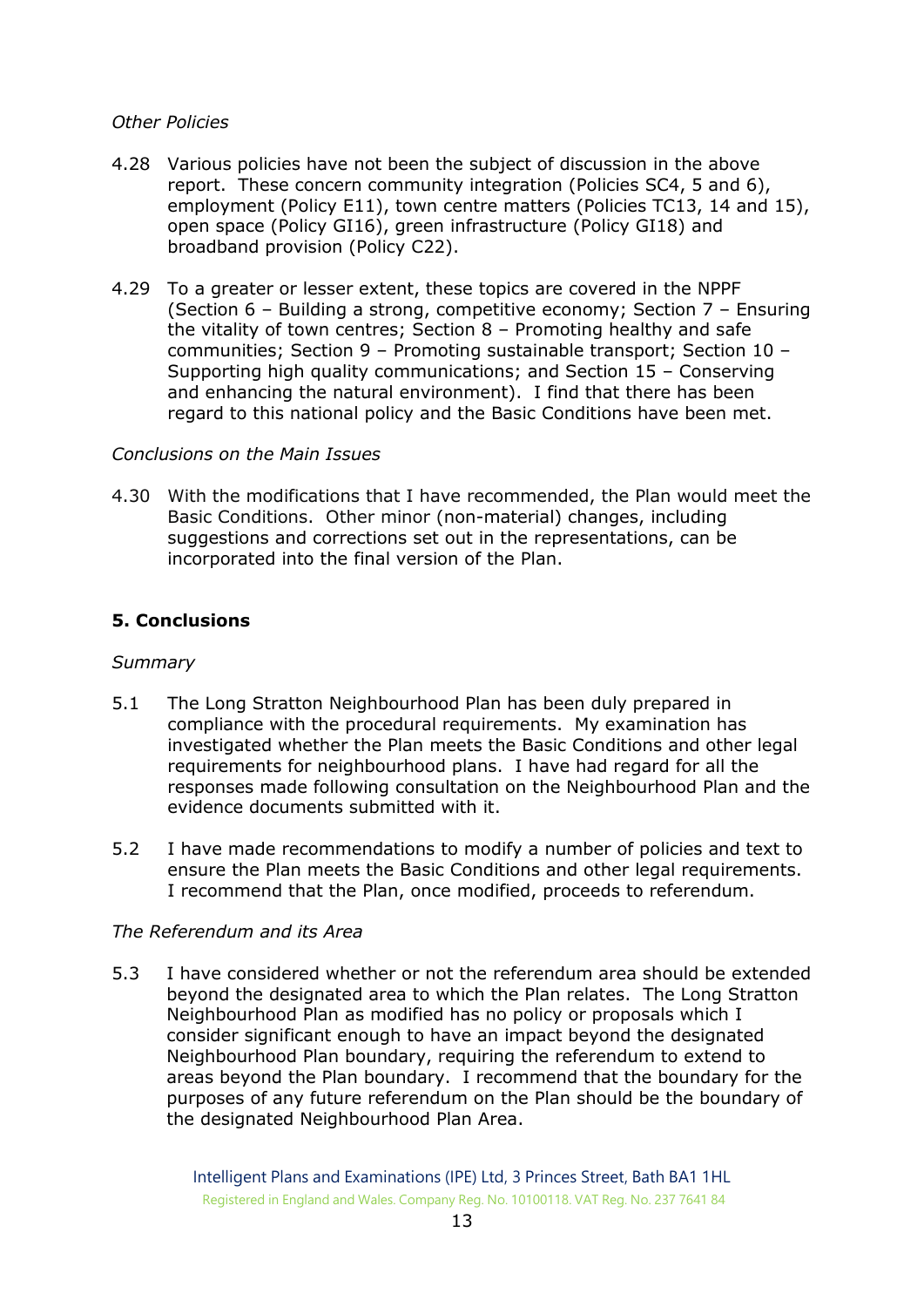#### *Overview*

5.4 It is evident that a considerable amount of time and effort has been devoted to the development and production of this Plan and I congratulate those who have been involved. The Plan should prove to be a useful tool for future planning and change in Long Stratton over the coming years.

# *Andrew S Freeman*

Examiner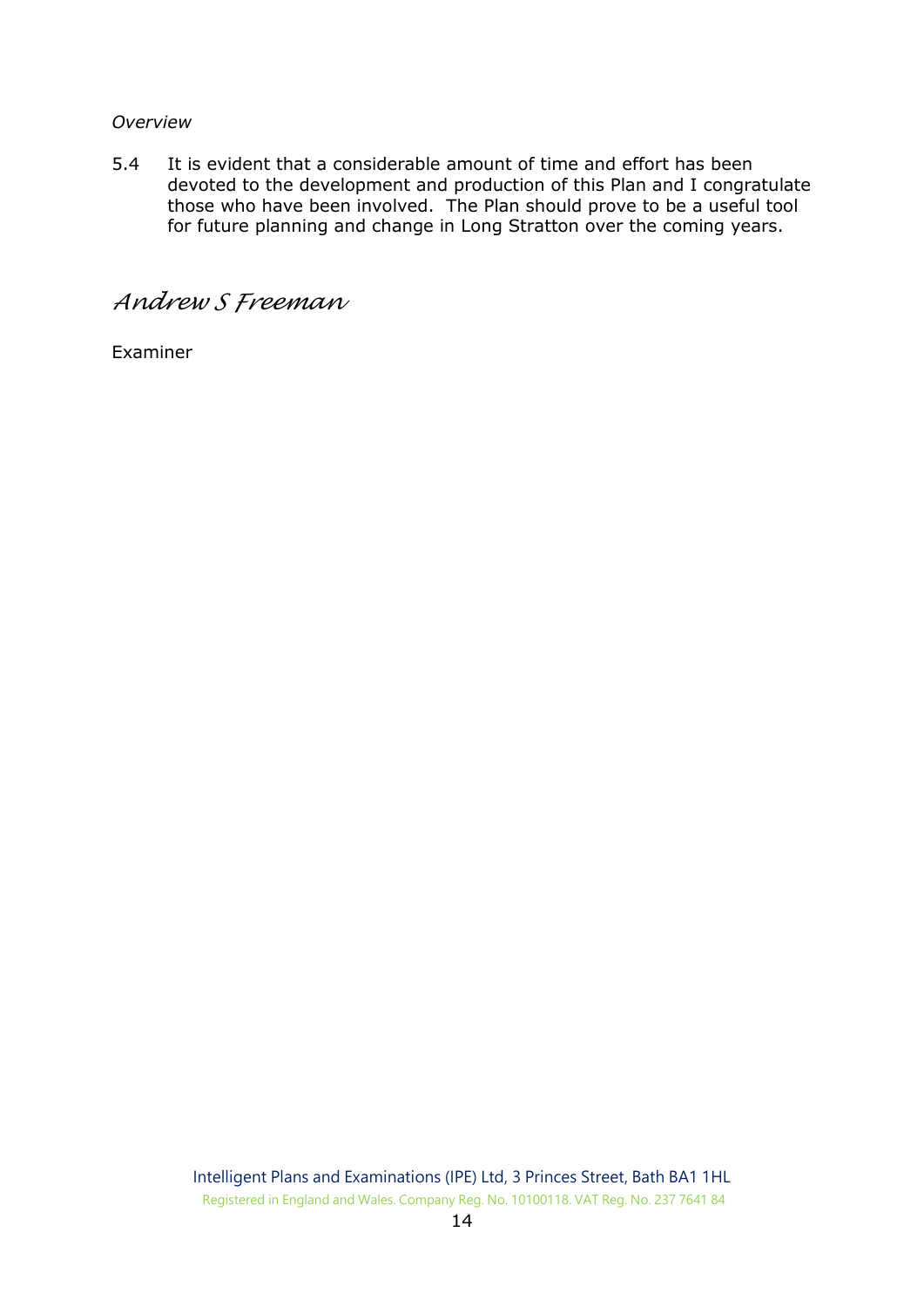# **Appendix: Modifications**

| <b>Proposed</b><br>modification<br>number<br>(PM) | Page no./<br>other<br>reference | <b>Modification</b>                                                                                                                                                                                                                                                                                                                                                                                                                                                |
|---------------------------------------------------|---------------------------------|--------------------------------------------------------------------------------------------------------------------------------------------------------------------------------------------------------------------------------------------------------------------------------------------------------------------------------------------------------------------------------------------------------------------------------------------------------------------|
| PM1                                               | Page 40                         | Substitute the following for the text of Policy<br>SC1:                                                                                                                                                                                                                                                                                                                                                                                                            |
|                                                   |                                 | "Major residential development proposals (10<br>dwellings or more) will be supported where<br>they incorporate a significant proportion<br>(circa 70 percent) of two and three bedroom<br>dwellings. Appropriate regard shall also be<br>had to meeting the needs of 1) entry level<br>purchasers on low and medium incomes for<br>example by including flats and terraced<br>housing; and 2) older people through<br>accessible, adaptable general needs housing. |
|                                                   |                                 | An alternative housing mix must be justified<br>by 1) an up-to-date assessment of existing<br>needs applicable to Long Stratton; or 2) the<br>site-specific context."                                                                                                                                                                                                                                                                                              |
| PM <sub>2</sub>                                   | Page 44                         | In Policy SC2, under the "Specialist housing"<br>heading, insert "they" at the start of the<br>third bullet point.                                                                                                                                                                                                                                                                                                                                                 |
|                                                   |                                 | Under "Residential institutions", substitute<br>"Proposals" for "A proposal".                                                                                                                                                                                                                                                                                                                                                                                      |
| PM <sub>3</sub>                                   | Page 45                         | In Policy SC3, add "meaningful" before<br>"proportion".                                                                                                                                                                                                                                                                                                                                                                                                            |
|                                                   |                                 | Substitute "relevant information including<br>the Long Stratton Demographic and Socio-<br>Economic review and the strategic housing<br>market assessment" for "up to date<br>information (e.g. the strategic housing<br>market assessment)".                                                                                                                                                                                                                       |
| PM4                                               | Page 54                         | In the second bullet point of Policy DC7,<br>after "settlement boundaries", insert "(Map 1<br>- East Sensitivity Zone)".                                                                                                                                                                                                                                                                                                                                           |
|                                                   |                                 | After "ancient countryside", insert "as<br>identified in Norfolk County Council's Historic                                                                                                                                                                                                                                                                                                                                                                         |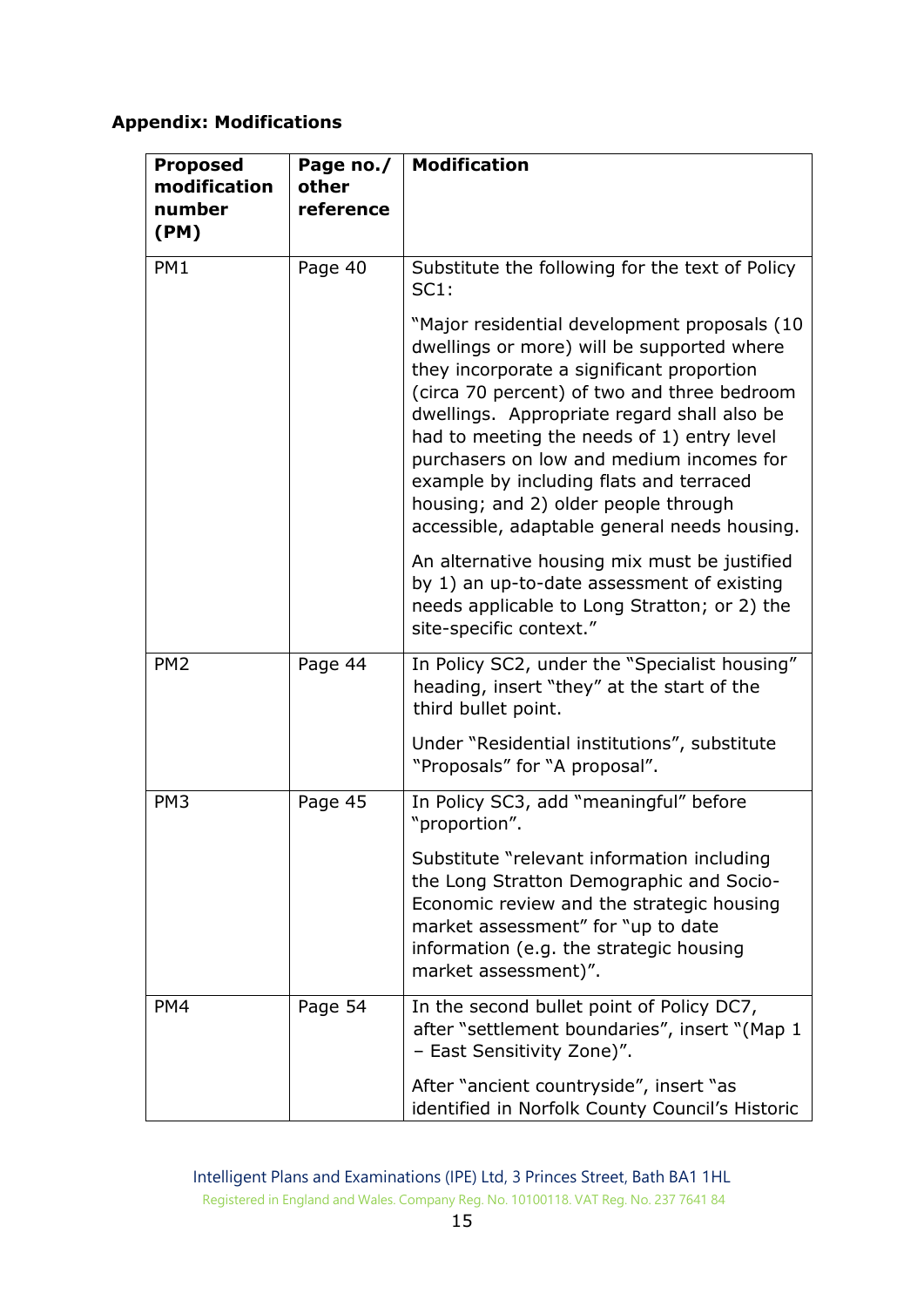| <b>Proposed</b><br>modification<br>number<br>(PM) | Page no./<br>other<br>reference | <b>Modification</b>                                                                                                                                                                                                                                       |
|---------------------------------------------------|---------------------------------|-----------------------------------------------------------------------------------------------------------------------------------------------------------------------------------------------------------------------------------------------------------|
|                                                   |                                 | Characterisation and Sensitivity<br>Assessment".                                                                                                                                                                                                          |
| PM <sub>5</sub>                                   | Page 57                         | In Policy DC8, replace "Building for Life 12<br>assessment (as updated or equivalent)" with<br>"Building for a Healthy Life Assessment".<br>Edit the supporting text accordingly.                                                                         |
|                                                   |                                 |                                                                                                                                                                                                                                                           |
| PM <sub>6</sub>                                   | Page 58                         | In relation to Policy DC9, add the following<br>to Footnote 15: "Current issues where<br>attention should be focussed are highlighted<br>on Page 15."                                                                                                     |
| PM7                                               | Page 62                         | In Policy DC10, after "Passivhaus standards",<br>insert a footnote:<br>https://www.passivhaustrust.org.uk/                                                                                                                                                |
|                                                   |                                 | Delete all text after and including "an area-<br>wide design code" and replace with "the<br>Long Stratton Design Code (or any accepted<br>replacement) as agreed by South Norfolk<br>Council in connection with the planning<br>permission for the site." |
| PM <sub>8</sub>                                   | Page 66                         | Substitute the following for the second<br>paragraph of Policy E12:                                                                                                                                                                                       |
|                                                   |                                 | "Where relevant and appropriate,<br>development proposals which are anticipated<br>to create a high number of job opportunities<br>will be required, via a S106 planning<br>obligation, to invest in local training and/or<br>apprenticeship schemes."    |
| PM <sub>9</sub>                                   | Page 81                         | In the opening of Policy GI17, insert "under<br>Local Plan provisions" before "Green<br>Infrastructure".                                                                                                                                                  |
| <b>PM10</b>                                       | Page 88                         | In Paragraph 5.6.31, replace the wording<br>after "Star Lane" with the following: "which<br>was part of the proposal as submitted in a<br>planning application by Norfolk Homes Ltd in<br>2018".                                                          |